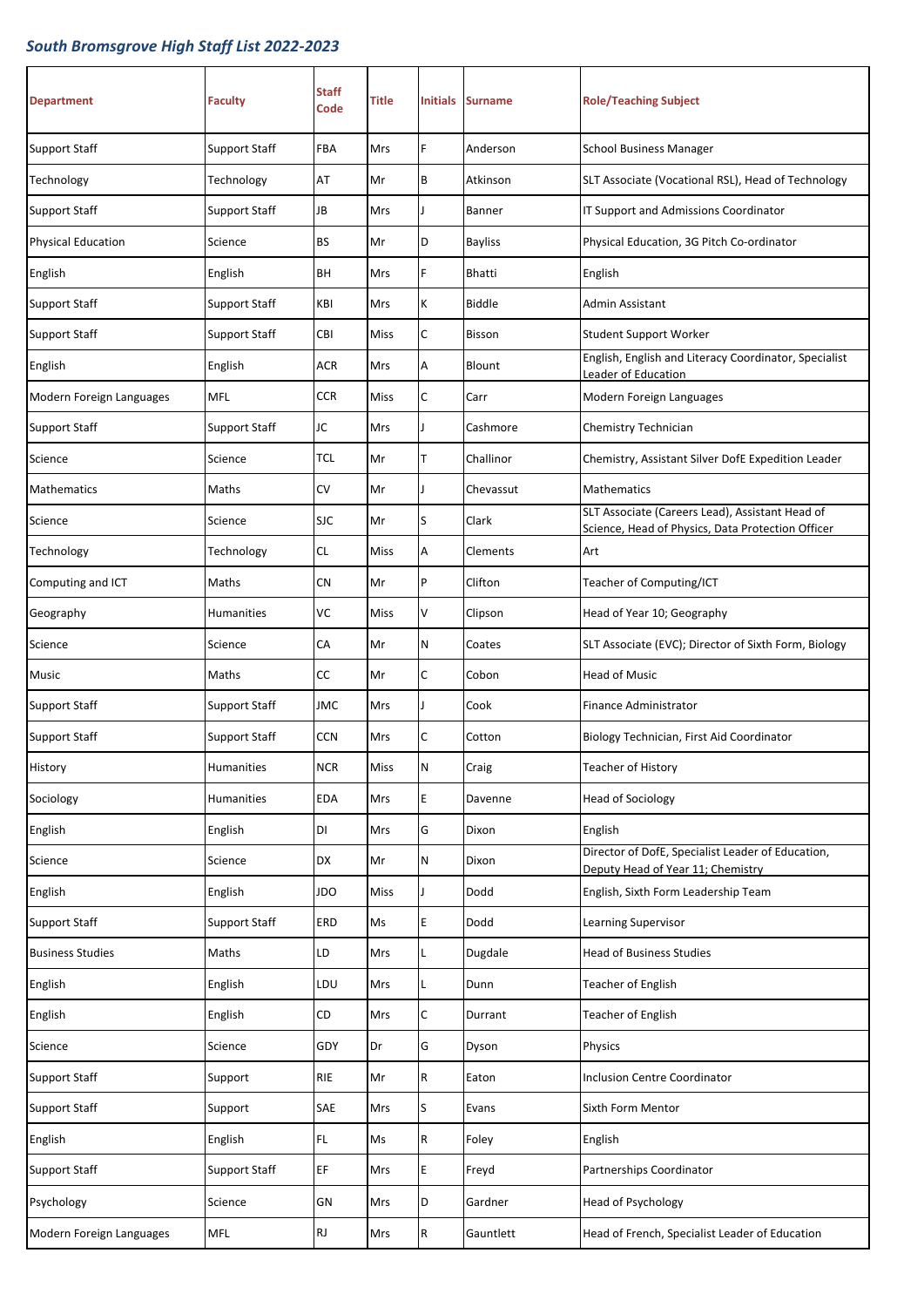| <b>Department</b>         | <b>Faculty</b>       | Staff<br>Code | <b>Title</b> | <b>Initials</b> | <b>Surname</b> | <b>Role/Teaching Subject</b>                                                           |
|---------------------------|----------------------|---------------|--------------|-----------------|----------------|----------------------------------------------------------------------------------------|
| <b>Religious Studies</b>  | Humanities           | GL            | Mr           | C               | Giles          | Head of Religious Studies, Specialist Leader of<br>Education                           |
| Science                   | Science              | RG            | Miss         | R               | Greenhalgh     | Biology                                                                                |
| Support Staff             | Support Staff        | AGR           | Mrs          | A               | Greenwood      | <b>Teaching Assistant</b>                                                              |
| <b>Support Staff</b>      | Support Staff        | JG            | Mrs          | $\mathbf{I}$    | Griffiths      | <b>Teaching Assistant</b>                                                              |
| Science                   | Science              | <b>ESH</b>    | <b>Mrs</b>   | E               | Haden          | Teacher of Biology; Bronze DofE Expedition Leader                                      |
| Science                   | Science              | JHH           | Mr           | $\mathbf{I}$    | Haden          | Chemistry, Assistant Gold DofE Expedition Leader,<br>Head of Talbot House              |
| <b>Support Staff</b>      | Support Staff        | КH            | Mrs          | K               | Halfpenny      | <b>Teaching Assistant</b>                                                              |
| English                   | English              | JHP           | Mrs          | T               | Harpur         | English                                                                                |
| <b>Support Staff</b>      | <b>Support Staff</b> | <b>NH</b>     | Mrs          | N               | Hateley        | <b>Teaching Assistant</b>                                                              |
| Modern Foreign Languages  | <b>MFL</b>           | JHY           | Miss         |                 | Healey         | Modern Foreign Languages, Business Studies, Silver<br>DofE Expedition Leader           |
| <b>Support Staff</b>      | Support Staff        | JHD           | Mrs          | ı               | Heard          | Data Administrator                                                                     |
| <b>Mathematics</b>        | Maths                | HL.           | Mr           | D               | Hill           | Mathematics, Gold DofE Expedition Leader, Senior<br>House Leader, Head of Vernon House |
| Support Staff             | <b>Support Staff</b> | CН            | Mrs          | C               | Hills          | Attendance Intervention Coordinator                                                    |
| Geography                 | Humanities           | <b>KMH</b>    | <b>Miss</b>  | К               | Hirst          | Geography                                                                              |
| Technology                | Technology           | <b>KHD</b>    | Ms           | К               | Hodgkinson     | Food Technology, Health & Social Care                                                  |
| Mathematics               | Maths                | JHS           | Dr           |                 | Hodgskiss      | Mathematics                                                                            |
| English                   | English              | IJН           | Mr           |                 | Holt           | Head of English                                                                        |
| <b>Religious Studies</b>  | Humanities           | AHN           | Mr           | A               | Horton         | <b>Religious Studies</b>                                                               |
| Mathematics               | Maths                | нс            | Mr           | R               | Houlcroft      | Assistant Head of Mathematics                                                          |
| Music                     | Maths                | MH            | Mrs          | M               | Howles         | Music                                                                                  |
| Law                       | Maths                | HN            | Mrs          | $\mathsf{C}$    | Hunt           | Head of Law and Economics; Business Studies                                            |
| English                   | English              | Л             | Mrs          |                 | Iduitua        | English                                                                                |
| <b>Support Staff</b>      | <b>Support Staff</b> | TJ            | <b>Mrs</b>   | T               | Jackson        | Curriculum Data Manager, Company Secretary                                             |
| Modern Foreign Languages  | <b>MFL</b>           | <b>JJC</b>    | Mr           |                 | Jacobe         | Head of Spanish                                                                        |
| <b>Support Staff</b>      | Support Staff        | CJ            | Mrs          | C               | James          | Student Support Worker - SEN                                                           |
| <b>Support Staff</b>      | Support Staff        | LRJ           | Mr           | L               | James          | Learning Supervisor                                                                    |
| History                   | Humanities           | <b>HJS</b>    | Mrs          | H               | Jennings       | Head of History                                                                        |
| <b>Physical Education</b> | Science              | IJ            | Mr           |                 | John           | <b>Physical Education</b>                                                              |
| English                   | English              | JO            | Ms           | S               | Johnson        | <b>Assistant SENCO</b>                                                                 |
| History                   | Humanities           | LJS           | Miss         | Г               | Jones          | History, Deputy Head of Year 9                                                         |
| <b>Support Staff</b>      | Support Staff        | AJ            | Mrs          | Α               | Jones          | <b>Teaching Assistant</b>                                                              |
| <b>Support Staff</b>      | Support Staff        | <b>RJK</b>    | Mr           | R               | Keenan         | Maths Learning Assistant                                                               |
| <b>Support Staff</b>      | <b>Support Staff</b> | LК            | Mrs          | Г               | Kershaw        | Finance Officer, DofE Administrator                                                    |
| <b>Physical Education</b> | Science              | <b>NK</b>     | Mrs          | N               | King           | Teacher of PE                                                                          |
| <b>Physical Education</b> | Science              | LA            | Mr           | R               | Law            | Teacher of PE, Deputy Head of Year 10                                                  |
| Science                   | Science              | LW            | Mr           | L               | Lawrance       | Physics                                                                                |
|                           |                      |               |              |                 |                |                                                                                        |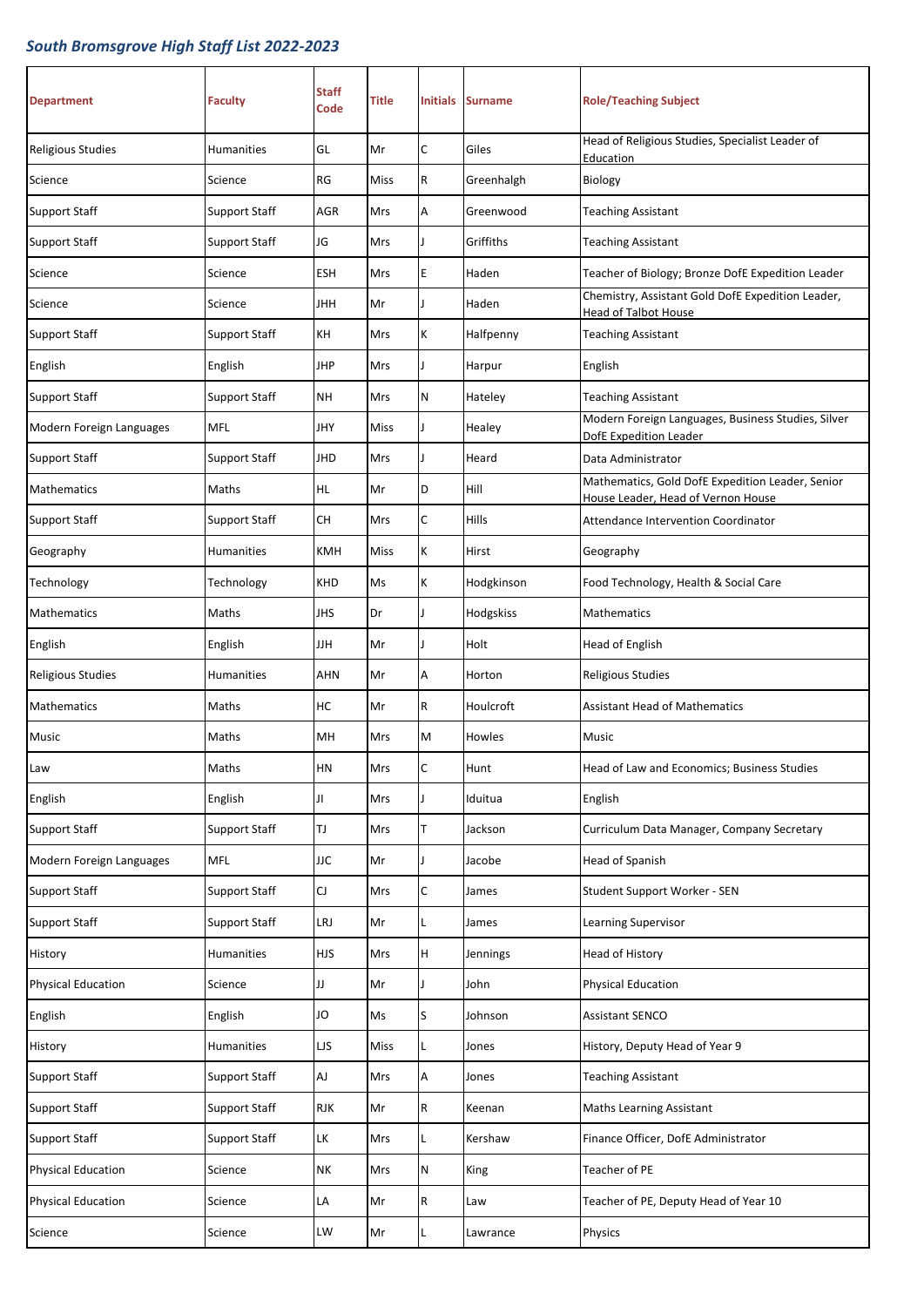| <b>Department</b>         | <b>Faculty</b>       | <b>Staff</b><br>Code | Title       | Initials | <b>Surname</b> | <b>Role/Teaching Subject</b>                                                      |
|---------------------------|----------------------|----------------------|-------------|----------|----------------|-----------------------------------------------------------------------------------|
| Support Staff             | <b>Support Staff</b> | LL                   | Mrs         | L        | Lillington     | Main Receptionist                                                                 |
| Support Staff             | <b>Support Staff</b> | IJ                   | Miss        | Ţ        | Lines          | Facilities Manager, Health & Safety Officer                                       |
| Science                   | Science              | <b>AL</b>            | Mrs         | А        | Locke-Wheaton  | Biology                                                                           |
| Geography                 | <b>Humanities</b>    | LC                   | Miss        | I        | Lodwick        | Head of Humanities; Associate SLT (Parental<br>Engagement); Geography             |
| <b>Mathematics</b>        | Maths                | <b>MS</b>            | Mr          | G        | Marseglia      | <b>Head of Mathematics</b>                                                        |
| Science                   | Science              | MA                   | Miss        | H        | McAleese       | Head of Year 11; Biology                                                          |
| Geography                 | <b>Humanities</b>    | LMC                  | Mr          | L        | McCluskey      | Geography, History                                                                |
| Senior Leadership Team    | <b>SLT</b>           | МC                   | Mr          |          | Medlicott      | Deputy Headteacher - Raising Standards Leader (KS4)<br>and Curriculum             |
| Suppot Staff              | <b>Support Staff</b> | KME                  | Mrs         | K        | <b>Meekins</b> | Sixth Form Administrator                                                          |
| Modern Foreign Languages  | <b>MFL</b>           | <b>MME</b>           | <b>Miss</b> | M        | Minucci Evans  | Modern Foreign Languages                                                          |
| <b>Support Staff</b>      | <b>Support Staff</b> | SJM                  | Mrs         | S        | Monaghan       | Sixth Form Student Services Officer/Student<br>Receptionist                       |
| <b>Physical Education</b> | Science: PE          | LMO                  | Miss        | Г        | Morton         | Teacher of PE                                                                     |
| Support Staff             | Support Staff        | <b>MNT</b>           | Mrs         | S        | Mounter        | Student Support Worker                                                            |
| Senior Leadership Team    | <b>SLT</b>           | ΝI                   | Mrs         | K        | Nicol          | Assistant Headteacher (Behaviour and AP)                                          |
| Support Staff             | Support Staff        | LP                   | Mrs         | L        | Parker         | Learning Support Centre Coordinator                                               |
| Support Staff             | Support Staff        | <b>NJP</b>           | Mrs         | Ν        | Parry          | <b>Attendance Officer</b>                                                         |
| <b>Support Staff</b>      | <b>Support Staff</b> | <b>RWD</b>           | Mrs         | R        | Parsons        | Data Administrator                                                                |
| Senior Leadership Team    | <b>SLT</b>           | PA                   | Miss        | K        | Pascoe         | Deputy Headteacher - Pastoral, Safeguarding and<br>Wellbeing                      |
| Science                   | Science              | PY                   | Ms          | D        | Payne          | <b>Head of Science</b>                                                            |
| <b>Support Staff</b>      | <b>Support Staff</b> | JP                   | Mrs         | T        | Payne          | Cover Coordinator                                                                 |
| <b>Support Staff</b>      | Support Staff        | <b>TPA</b>           | Ms          | T        | Payne          | <b>Examinations Officer</b>                                                       |
| <b>Support Staff</b>      | <b>Support Staff</b> | <b>WP</b>            | Mrs         | W        | Pemberton      | <b>Technology Technician</b>                                                      |
| <b>Support Staff</b>      | <b>Support Staff</b> | AP                   | Mr          | Α        | Phillips       | Reprographics                                                                     |
| <b>Religious Studies</b>  | <b>Humanities</b>    | PL                   | Mrs         | W        | Plimmer        | Religious Studies, Drama, Theatre Studies                                         |
| <b>Support Staff</b>      | <b>Support Staff</b> | POL                  | Mr          | T        | Poolton        | Learning Supervisor                                                               |
| Science                   | Science              | PR                   | Miss        | C        | Price          | Head of Chemistry                                                                 |
| <b>Support Staff</b>      | <b>Support Staff</b> | JR.                  | Mrs         | T        | Read           | Sixth Form Student Services Officer                                               |
| <b>Business Studies</b>   | Maths                | RS                   | Mrs         | T        | Rees           | Head of Year 9; Business Studies                                                  |
| <b>Support Staff</b>      | <b>Support Staff</b> | KR                   | Mrs         | K        | Reiner-Lisle   | <b>Teaching Assistant</b>                                                         |
| <b>Support Staff</b>      | <b>Support Staff</b> | <b>PWR</b>           | Mr          | P        | Reizlein       | Network Manager                                                                   |
| <b>Support Staff</b>      | <b>Support Staff</b> | DR                   | Mrs         | D        | Ricci          | <b>Teaching Assistant</b>                                                         |
| <b>Support Staff</b>      | <b>Support Staff</b> | <b>NR</b>            | <b>Mrs</b>  | Ν        | Robinson       | Careers Officer                                                                   |
| <b>Support Staff</b>      | <b>Support Staff</b> | AR                   | Mrs         | Α        | Rogers         | Student Support Worker - SEN                                                      |
| <b>Support Staff</b>      | <b>Support Staff</b> | <b>JRG</b>           | Mr          | J        | Rogers         | Student Support Worker - Behaviour                                                |
| Technology                | Technology           | LBG                  | Mrs         | L        | Sanders        | Assistant Head of Technology; Head of Food<br>Technology and Health & Social Care |
| <b>Support Staff</b>      | <b>Support Staff</b> | KME                  | Mrs         | K        | Meekins        | Sixth Form Student Services Officer                                               |